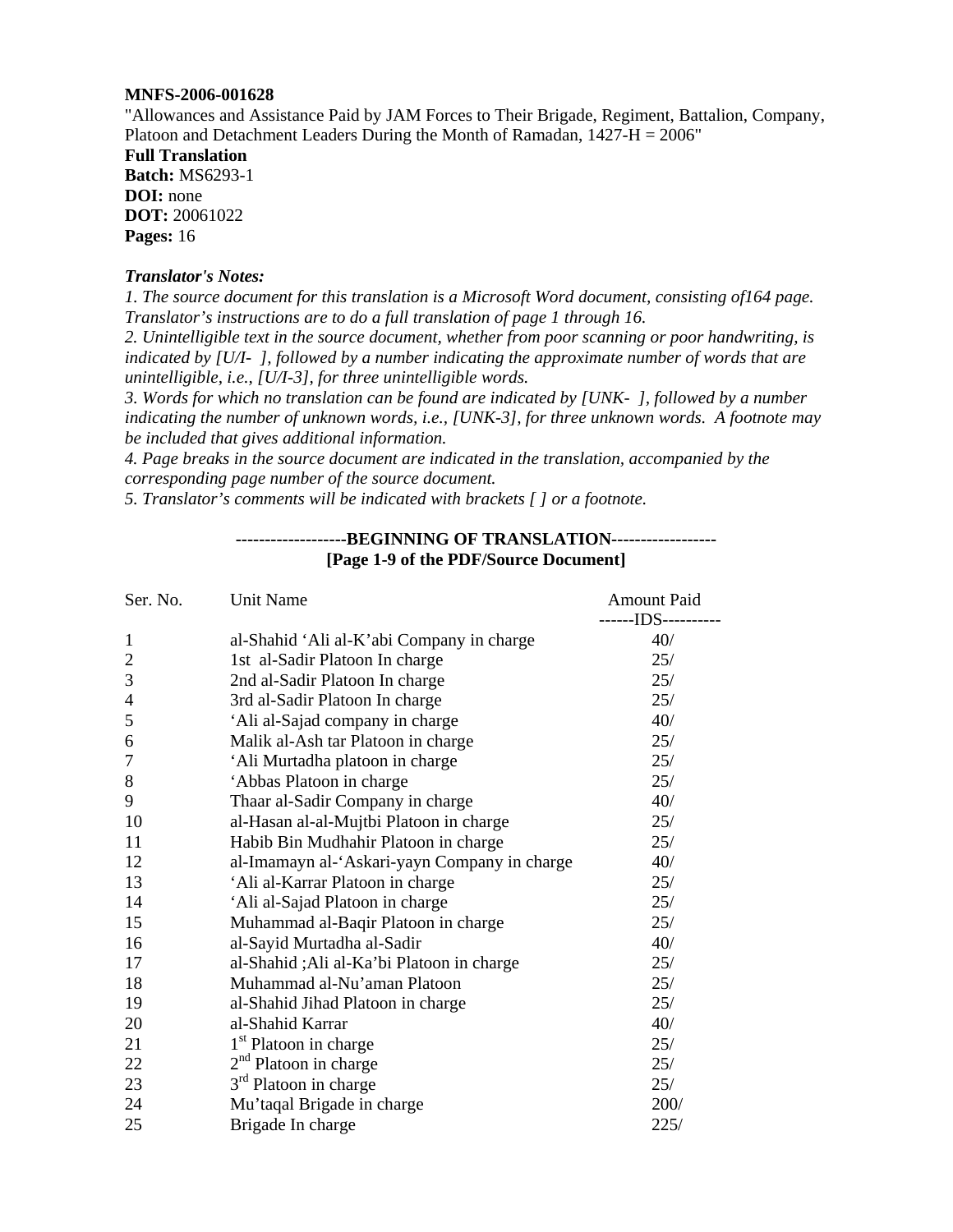| 26 | General Relationship Committee In charge                | 125/ |
|----|---------------------------------------------------------|------|
| 27 | <b>Relationship Second Cadre</b>                        | 100/ |
| 28 | <b>Relationship Second Cadre</b>                        | 100/ |
| 29 | <b>Relationship Second Cadre</b>                        | 100/ |
| 30 | <b>Relationship Second Cader</b>                        | 100/ |
| 31 | <b>Relationship Second Cadre</b>                        | 100/ |
| 32 | Investigation and Control Committee In Charge           | 125/ |
| 33 | <b>Investigation and Control Committee Second Cadre</b> | 100/ |
| 34 | <b>Investigation and Control Committee Second Cadre</b> | 100/ |
| 35 | <b>Investigation and Control Committee Second Cadre</b> | 100/ |
| 36 | <b>Investigation and Control Committee Second Cadre</b> | 100/ |
| 37 | Corruption Eradication Committee In charge              | 125/ |
| 37 | Corruption Eradication Committee In charge              | 100/ |
| 38 | Corruption Eradication Committee In Charge              | 100/ |
| 39 | Corruption Eradication Committee In charge              | 100/ |
| 40 | Corruption Eradication Committee In charge              | 100/ |
| 41 | Corruption Eradication Committee In charge              | 100/ |
| 42 | Corruption Eradication Committee In charge              | 100/ |
| 43 | Brigade In charge                                       | 175/ |
| 44 | General Relationship Committee In charge                | 100/ |
| 45 | <b>Relationship Second Cadre</b>                        | 75/  |
| 46 | <b>Relationship Second Cadre</b>                        | 75/  |
| 47 | <b>Relationship Second Cadre</b>                        | 75/  |
| 48 | <b>Relationship Second Cadre</b>                        | 75/  |
| 49 | Relationship Second Cadre                               | 75/  |
| 50 | Investigation and Control Committee In charge           | 100/ |
| 51 | Investigation & Control Committee Second Cadre          | 75/  |
| 52 | Investigation & Control Committee Second Cadre          | 75/  |
| 53 | Investigation & Control Committee Second Cadre          | 75/  |
| 54 | Investigation & Control Committee Second Cadre          | 75/  |
| 55 | Corruption eradication Committee In charge              | 100/ |
| 56 | <b>Corruption Eradication Committee Second Cadre</b>    | 75/  |
| 57 | <b>Corruption Eradication Committee Second Cadre</b>    | 75/  |
| 58 | <b>Corruption Eradication Committee Second Cadre</b>    | 75/  |
| 59 | <b>Corruption Eradication Committee Second Cadre</b>    | 75/  |
| 60 | <b>Corruption Eradication Committee Second Cadre</b>    | 75/  |
| 61 | <b>Corruption Eradication Committee Second Cadre</b>    | 75/  |
| 62 | Social Committee In Charge                              | 125/ |
| 63 | <b>Social Committee Second Cadre</b>                    | 100/ |
| 64 | Social Committee Second Cadre                           | 100/ |
| 65 | <b>Social Committee Second Cadre</b>                    | 100/ |
| 66 | <b>Social Committee Second Cadre</b>                    | 100/ |
| 67 | Follow-up Second Cadre                                  | 100/ |
| 68 | Follow-up Second Cadre                                  | 100/ |
| 69 | Follow-up Second Cadre                                  | 100/ |
| 70 | Follow-up Second Cadre                                  | 100/ |
| 71 | Follow-up Second Cadre                                  | 100/ |
| 72 | Follow-up Second Cadre                                  | 100/ |
| 73 | al-Mustafa Muhammad Battalion In charge                 | 150/ |
| 74 | al-'Imam al-Husayn / Ansar Company In charge            | 40/  |
| 75 | al-Shahid Anwar Platoon In charge                       | 25/  |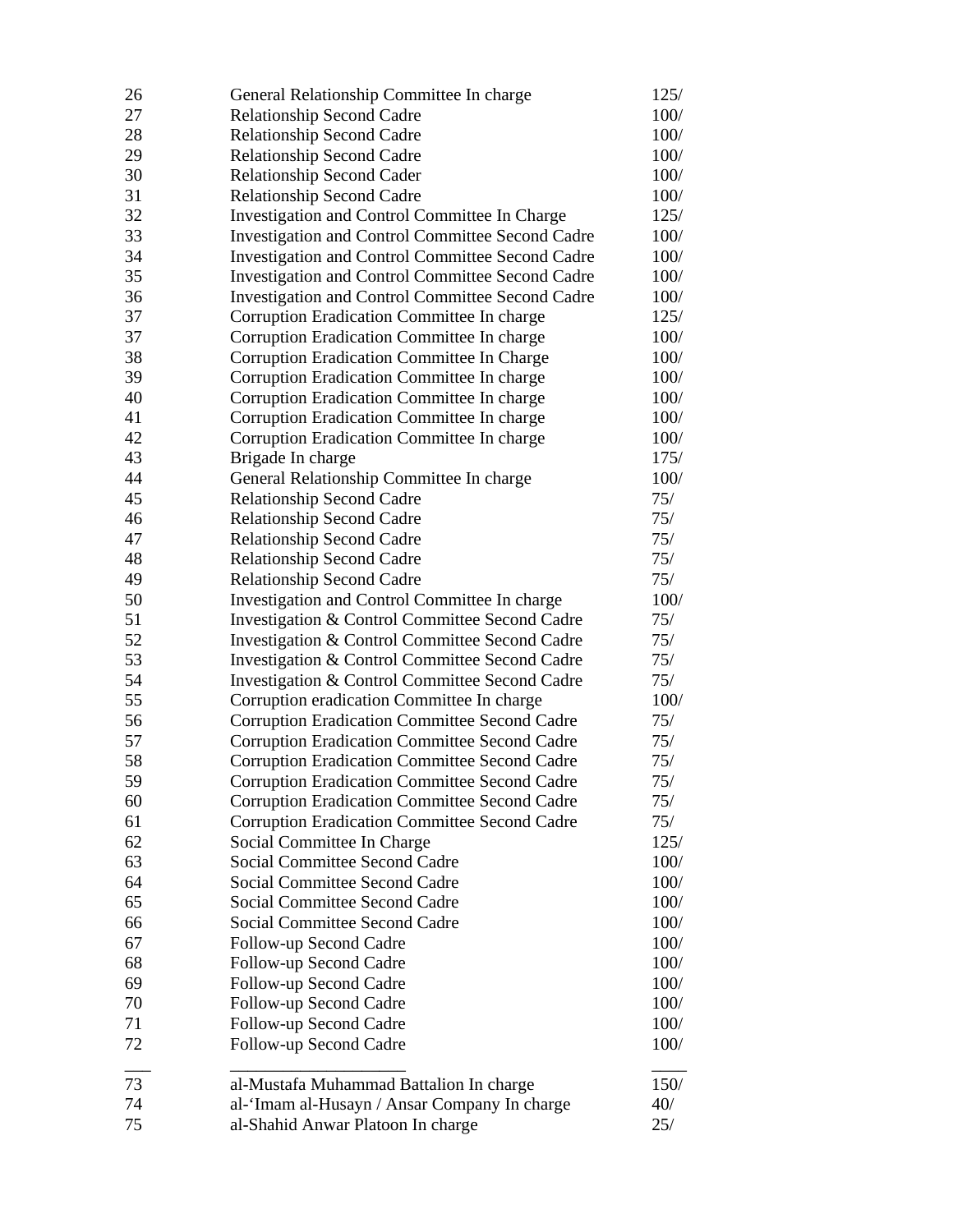| 76         | al-Shahid Fadil Platoon In charge                                                        | 25/        |
|------------|------------------------------------------------------------------------------------------|------------|
| 77         | Sa'ad Platoon In Charge                                                                  | 25/        |
| 78         | Junuud al-Muntadir Company In charge                                                     | 40/        |
| 79         | Abu Turab Platoon In charge                                                              | 25/        |
| 80         | al-Medina al-Munawara Platoon In charge                                                  | 25/        |
| 81         | al-Shahid Ahmad Muhsin Platoon In Charge                                                 | 25/        |
| 82         | 'Ali al-K'abi Platoon In charge                                                          | 25/        |
| 83         | Bani Hashim Qamar Company In charge                                                      | 40/        |
| 84         | al-Miqdad Platoon In charge                                                              | 25/        |
| 85         | al-Hur Platoon In charge                                                                 | 25/        |
| 86         | Musa al-Sadir Company In charge                                                          | 40/        |
| 87         | al-Shahid Muhammad Muslim Platoon In charge                                              | 25/        |
| 88         | al-Shahid Hamid Jasib Platoon In Charge                                                  | 25/        |
| 89         | al-Shahid 'Ali Jamil Platoon In charge                                                   | 25/        |
| 90         | Sadir Cry-out Platoon In charge                                                          | 40/        |
| 91         | al-Shahid Hani Juhi Platoon In charge                                                    | 25/        |
| 92         | al-Sayid Musa al-Sadir Platoon In charge                                                 | 25/        |
| 93         | al-Fursan Platoon In charge                                                              | 25/        |
| 94         | al-Shahid 'Ali Mag-tuf Company In charge                                                 | 40/        |
| 95         | al-Shahid 'Ali Husayn Platoon In charge                                                  | 25/        |
| 96         | al-Shahid Sa'ad Rahim Platoon In charge                                                  | 25/        |
| 97         | al-Shahid Hazim Platoon In charge                                                        | 25/        |
| 98         | Malik al-Ash tar Company In charge                                                       | 40/        |
| 99         | al-Sayid al-Shahid al-Musawi Platoon In charge                                           | 25/        |
| 100        | al-Shahid Maytham al-Sari Platoon In Charge                                              | 25/        |
| 101        | al-Hasan al-mujtbi Battalion In charge                                                   | 150/       |
| 102        | 3 <sup>rd</sup> al-Sadir Company In charge                                               | 40/        |
| 103        | Aba al-Fadl al-'Abbas Platoon In charge                                                  | 25/        |
| 104        | Ja'afar al-Tayar Platoon In Charge                                                       | 25/        |
| 105        | al-Hamza (peace be on him)Platoon In charge                                              | 25/        |
| 106        | Zaid Ibn 'Ali Platoon In charge                                                          | 25/        |
| 107        | HandI Ibn 'urwa Platoon In charge                                                        | 25/        |
| 108        | Al-Hasan al-'Askari Company In charge                                                    | 40/        |
| 109        | al-Sayid al-Shahid Platoon In charge                                                     | 25/        |
| 110        | al-Shahid Mu'aml al-Sadir Platoon In charge                                              | 25/        |
| 111        | Malik al-Ash-tar ® Platoon In charge                                                     | 25/        |
| 112        | 'Abs Platoon In charge                                                                   | 40/        |
| 113        | al-Murtadha Platoon In charge                                                            | 25/        |
| 114        | In charge of al-Mustafa Platoon                                                          | 25/        |
| 115        | In charge of Mu'amal martyr Platoon                                                      | 25/        |
| 116        | In charge of al-Khutwah Platoon                                                          | 40/        |
| 117        | In charge of Muslim Ibn 'Uqayl platoon                                                   | 25/        |
| 118        | In charge of al-Miqdad Platoon                                                           | 25/        |
| 119<br>120 | In charge of al-Hasan al-Mujtaby Platoon                                                 | 25/<br>40/ |
| 121        | In charge of Muhammad Thamir martyr Company                                              | 25/        |
| 122        | In charge of Mustafa al-Sadr martyr Platoon                                              | 25/        |
| 123        | In charge of 'Amaar Ibn Yasir Platoon<br>In charge of al-Zahra' 'alayha al-Salam Platoon | 25/        |
| 124        | In charge of al-Sadryn Platoon                                                           | 25/        |
|            |                                                                                          |            |

Signed by the financial deputy in charge of al-Basrah Brigade.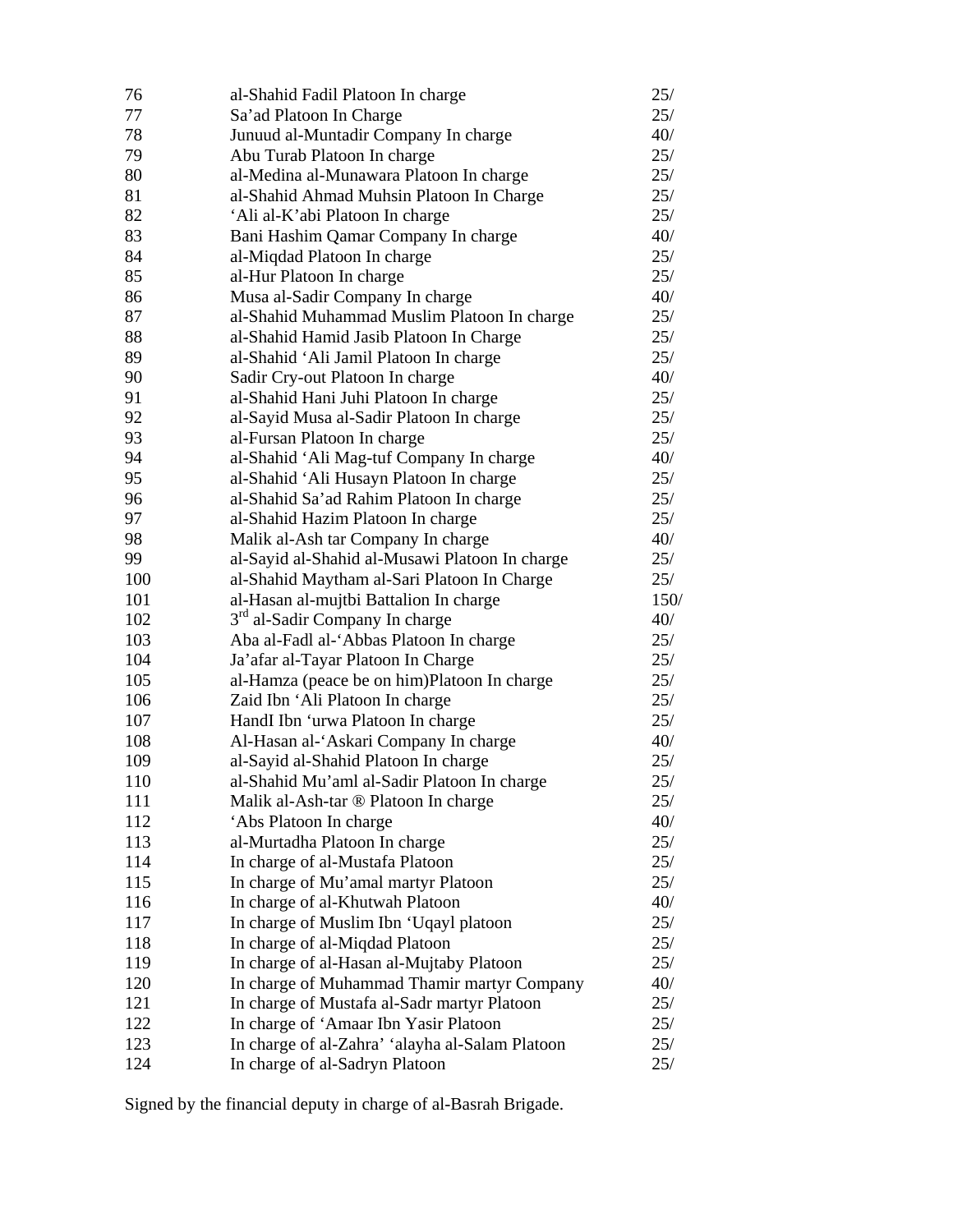## **-------------------BREAK IN SOURCE DOCUMENT------------------ [Page 10 of the PDF/Source Document]**

| Sequential     | Expenses  |                                   |           |
|----------------|-----------|-----------------------------------|-----------|
| No.            | in Dinars | Details                           | Signature |
|                |           |                                   |           |
|                |           | Al-Murtada 'Ali Battalion         |           |
|                |           | In charge of Muqtada al-          | Signature |
| 1              | 40        | Sadrayn Company                   | provided  |
|                |           | In charge of Maytham al-Tamar     | Signature |
| $\overline{2}$ | 25        | Platoon                           | provided  |
|                |           | In charge of Qamar Bani           | Signature |
| 3              | 25        | <b>Hashim Platoon</b>             | provided  |
|                |           | In charge of al-Sayid Mu'amal     | Signature |
| 4              | 25        | al-Sadr Platoon                   | provided  |
|                |           | In charge of 'Ali Jamil martyr    | Signature |
| 5              | 25        | Platoon                           | provided  |
|                |           | In charge of Walid 'Iyash         | Signature |
| 6              | 40        | martyer Company                   | provided  |
|                |           | In charge of al-Sadr al-'Awal     | Signature |
| 7              | 25        | [in Arabic means first] Platoon   | provided  |
|                |           | In charge of al-Sadr al-Thani [in | Signature |
| 8              | 25        | Arabic means second] Platoon      | provided  |
|                |           | In charge of al-Sadr al-Thalis    | Signature |
| 9              | 25        | [in Arabic means third] Platoon   | provided  |
|                |           | In charge of 'Ali al-Ka'by        | Signature |
| 10             | 25        | martyr Platoon                    | provided  |

The sum of expenses and support for the month of Ramadan

Signed by the financial deputy in charge of al-Basrah Brigade.

21 Platoons

7 Companies

## **-------------------BREAK IN SOURCE DOCUMENT----------------------- [Page 11 of the PDF/Source Document]**

The sum of expenses and support for the month of Ramadan

| Sequential | <b>Expenses</b> |                              |           |
|------------|-----------------|------------------------------|-----------|
| No.        | in Dinars       | Details                      | Signature |
|            |                 | In charge of al-Murtada 'Ali | Signature |
|            | 150             | <b>Battalion</b>             | provided  |
|            |                 | In charge of Muhammad        | Signature |
| 2          | 40              | Mustafa Company              | provided  |
|            |                 | In charge of Ahmad Hasan     | Signature |
| 3          | 25              | martyr Platoon               | provided  |
|            |                 | In charge of Salah Hassaan   | Signature |
| 4          | 25              | martyr Platoon               | provided  |
|            |                 | In charge of Iyad al-Yasry   | Signature |
|            | 25              | martyr Platoon               | provided  |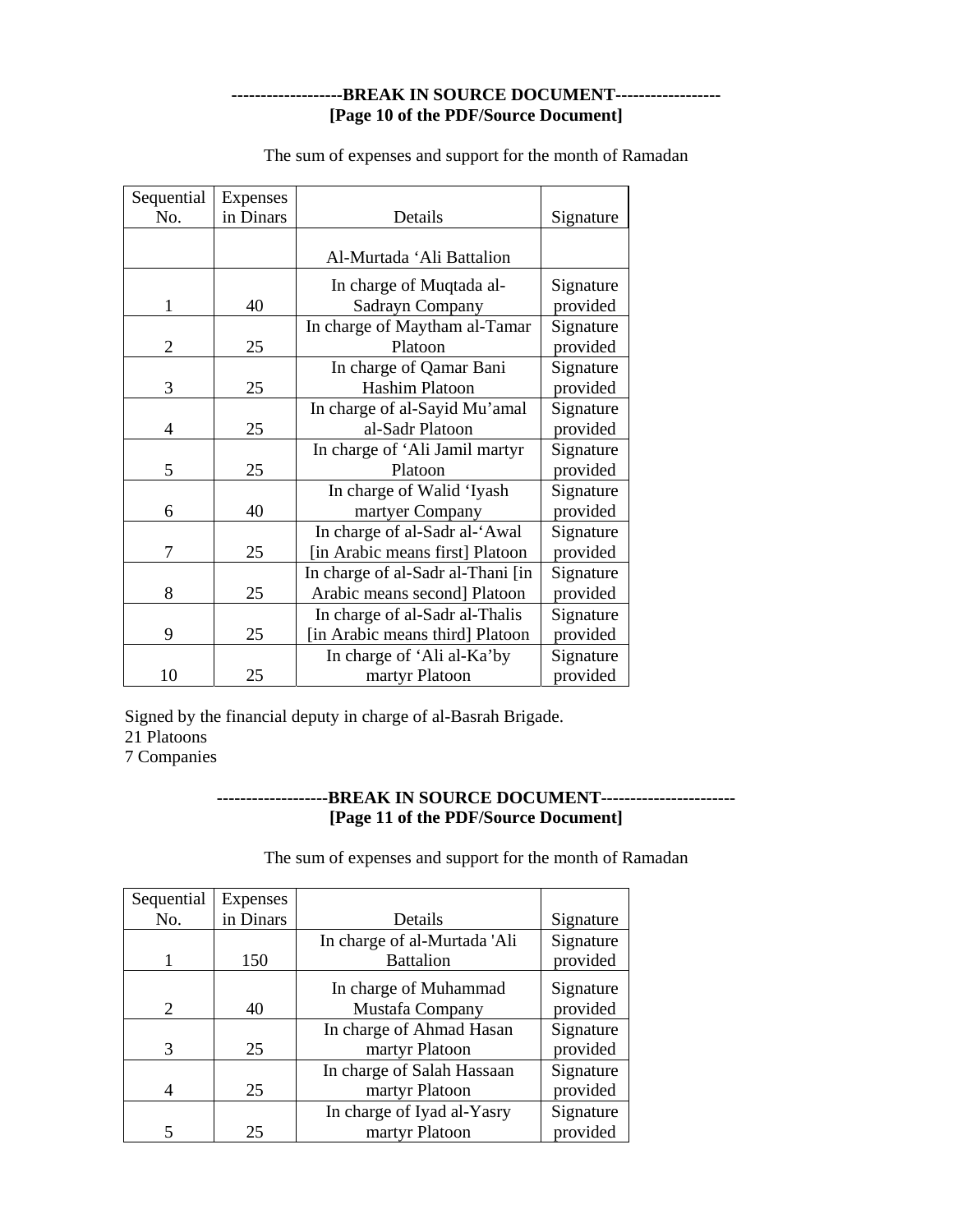|    |    | In charge of Ya'sub al-Din        | Signature |
|----|----|-----------------------------------|-----------|
| 6  | 40 | Company                           | provided  |
|    |    | In charge of al-Imam al-Mahdi     | Signature |
| 7  | 25 | Platoon                           | provided  |
|    |    | In charge of Qamar Bani           | Signature |
| 8  | 25 | Hashim Platoon                    | provided  |
|    |    | In charge of al-Sayid Shawqi      | Signature |
| 9  | 25 | 'Abd al-Sharif Platoon            | provided  |
|    |    | In charge of Haydr al-Karar       | Signature |
| 10 | 40 | Company                           | provided  |
|    |    | In charge of al-Sadr al-'Awal [in | Signature |
| 11 | 25 | Arabic means first] Platoon       | provided  |
|    |    | In charge of al-Sadr al-Thany     |           |
|    |    | [in Arabic means second]          | Signature |
| 12 | 25 | Platoon                           | provided  |
|    |    | In charge of al-Sadr al-Thalis    | Signature |
| 13 | 25 | [in Arabic means third] Platoon   | provided  |
|    |    | In charge of Maythm al-Tamar      | Signature |
| 14 | 40 | Company                           | provided  |
|    |    | In charge of Hamayid Jasib        | Signature |
| 15 | 25 | martyr Platoon                    | provided  |
|    |    | In charge of 'Ali Fakhir martyr   | Signature |
| 16 | 25 | Platoon                           | provided  |
|    |    | In charge of Muhammad Baqir       | Signature |
| 17 | 40 | al-Sadr Company                   | provided  |
|    |    | In charge of al-Sayid Mustafa     | Signature |
| 18 | 25 | al-Sadr Platoon                   | provided  |
|    |    | In charge of al-Sayid Mu'ama'     | Signature |
| 19 | 25 | al-Sadr Platoon                   | provided  |
|    |    | In charge of al-Sayid Murtada     | Signature |
| 20 | 25 | al-Sadr Platoon                   | provided  |

Signed by the financial deputy in charge of al-Basrah Brigade.

# **-----------------------BREAK IN SOURCE DOCUMENT----------------------- [Page 12 of the PDF/Source Document]**

The sum of expenses and support for the month of Ramadan

| Sequential                  | Expenses  |                                    |           |
|-----------------------------|-----------|------------------------------------|-----------|
| No.                         | in Dinars | Details                            | Signature |
|                             |           | In charge of al-Husayn martyr      | Signature |
|                             | 150       | <b>Battalion</b>                   | provided  |
|                             |           | In charge of Sayid Hamid al-Musawi | Signature |
| $\mathcal{D}_{\mathcal{L}}$ | 40        | Company                            | provided  |
|                             |           | In charge of Abu Zir al-Ghafari    | Signature |
| 3                           | 25        | Platoon                            | provided  |
|                             |           |                                    | Signature |
| 4                           | 25        | In cahrge of Mahmud martyr Platoon | provided  |
|                             |           | In charge of 'Ali Madlul martyr    | Signature |
| 5                           | 25        | Platoon                            | provided  |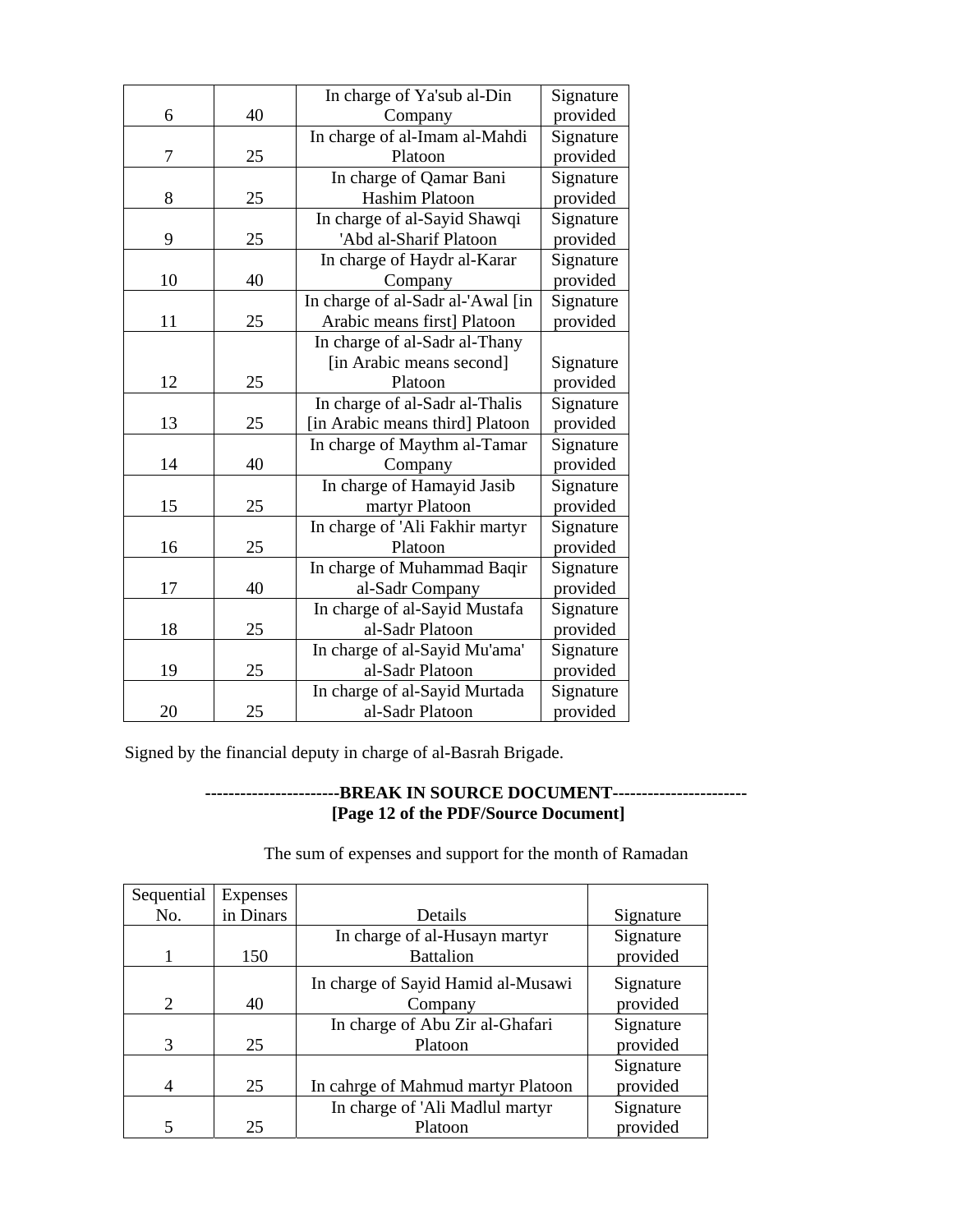|    |    |                                      | Signature |
|----|----|--------------------------------------|-----------|
| 6  | 25 | In charge of 'Abbas martyr Platoon   | provided  |
|    |    | In charge of Asad al-Kuphah          | Signature |
| 7  | 40 | Company                              | provided  |
|    |    |                                      | Signature |
| 8  | 25 | In charge of al-Karar Platoon        | provided  |
|    |    |                                      | Signature |
| 9  | 25 | In charge of al-Imam Hasan Platoon   | provided  |
|    |    |                                      | Signature |
| 10 | 25 | In charge of Abu al-Fadl Platoon     | provided  |
|    |    | In charge of Ra'ad al-Bawi martyer   | Signature |
| 11 | 40 | Company                              | provided  |
|    |    |                                      | Signature |
| 12 | 25 | In charge of al-Husayn Platoon       | provided  |
|    |    |                                      | Signature |
| 13 | 25 | In charge of Zayn al-'Abidin Platoon | provided  |
|    |    | In charge of Muhammad al-Baqir       | Signature |
| 14 | 25 | Platoon                              | provided  |
|    |    |                                      | Signature |
| 15 | 40 | In charge of 'Ali al-Ka'by Company   | provided  |
|    |    |                                      | Signature |
| 16 | 25 | In charge of al-Muqtada Platoon      | provided  |
|    |    |                                      | Signature |
| 17 | 25 | In charge of al-Hasan Platoon        | provided  |
|    |    | In charge of aal-Hasan al-'Askary    | Signature |
| 18 | 25 | Platoon                              | provided  |
|    |    | In charge of al-Imam al-'Abbas       | Signature |
| 19 | 25 | Platoon                              | provided  |

Signed by deputy financial in charge of al-Basrah Brigade.

# **-----------------------BREAK IN SOURCE DOCUMENT----------------------- [Page 13 of the PDF/Source Document]**

The sum of expenses and support for the month of Ramadan

| Sequential | <b>Expenses</b> |                                      |           |
|------------|-----------------|--------------------------------------|-----------|
| No.        | in Dinars       | Details                              | Signature |
|            |                 |                                      |           |
|            |                 | Al-Husayn martyr Battalion           |           |
|            |                 |                                      | Signature |
|            | 40              | In charge of Safar al-Husayn company | provided  |
|            |                 | In charge of Habib Ibn Mazahir       | Signature |
| 2          | 25              | Platoon                              | provided  |
|            |                 |                                      | Signature |
| 3          | 25              | In charge of Malik al-'Ashtr Platoon | provided  |
|            |                 |                                      | Signature |
|            | 25              | In charge of al-Karar 'Ali Platoon   | provided  |

Signed by deputy financial in charge of al-Basrah Brigade. 17 Platoons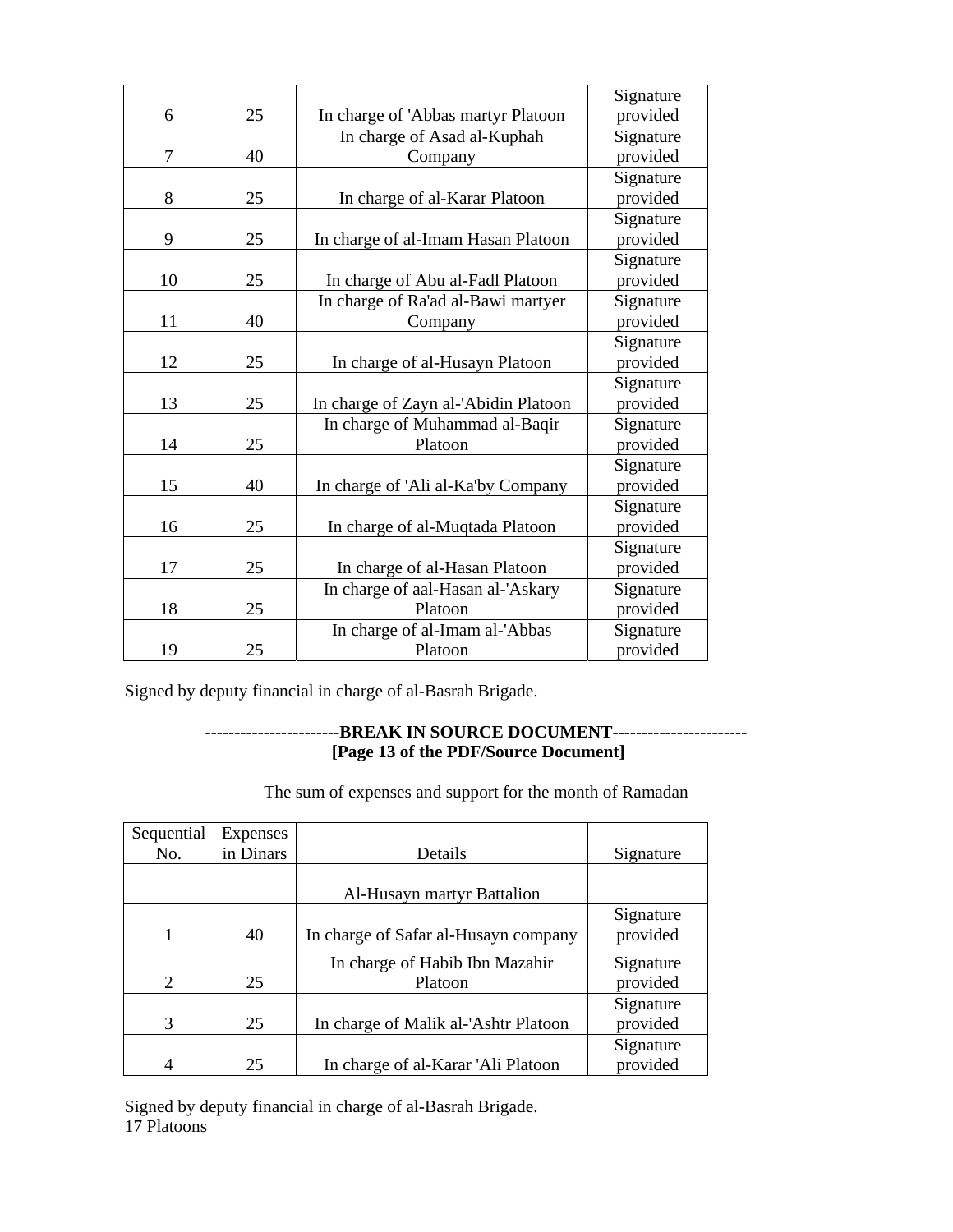### **-----------------------BREAK IN SOURCE DOCUMENT----------------------- [Page 14 of the PDF/Source Document]**

| Sequential     | Expenses  |                                        |           |
|----------------|-----------|----------------------------------------|-----------|
| No.            | in Dinars | Details                                | Signature |
|                |           |                                        | Signature |
| 1              | 150       | In charge of al-Sajjaad 'Ali Battalion | provided  |
|                |           |                                        | Signature |
| $\overline{2}$ | 40        | In charge of 'Abbas martyr Company     | provided  |
|                |           |                                        | Signature |
| 3              | 25        | In charge of Muslin Ibn 'Uqayl Platoon | provided  |
|                |           | In charge of Habib Ibn Mazahir         | Signature |
| $\overline{4}$ | 25        | Platoon                                | provided  |
|                |           | In charge of Abu al-Fadl al-'Abbas     | Signature |
| 5              | 25        | Platoon                                | provided  |
|                |           |                                        | Signature |
| 6              | 25        | In charge of 'Ali al-Akbr Platoon      | provided  |
|                |           |                                        | Signature |
| 7              | 25        | In charge of 'Um al-Banyn Platoon      | provided  |
|                |           |                                        | Signature |
| 8              | 40        | In charge of Mu'ml al-Sadr Company     | provided  |
|                |           | In charge of Muhammad al-Baqir         | Signature |
| 9              | 25        | Platoon                                | provided  |
|                |           |                                        | Signature |
| 10             | 25        | In charge of Musa al-Kazim Platoon     | provided  |
|                |           | In charge of al-Hasan al-'Askary       | Signature |
| 11             | 25        | Platoon                                | provided  |
|                |           | In charge of 'Ali Kamil martyr         | Signature |
| 12             | 40        | Company                                | provided  |
|                |           |                                        | Signature |
| 13             | 25        | In charge of Abazr al-Ghafari Platoon  | provided  |
|                |           |                                        | Signature |
| 14             | 25        | In charge of Malik al-Ashtr Platoon    | provided  |
|                |           |                                        | Signature |
| 15             | 25        | In charge of Asad Allalh Platoon       | provided  |
|                |           | In charge of Mustafa al-Sadr martyr    | Signature |
| 16             | 40        | Company                                | provided  |
|                |           | In charge of al-Sheikh 'Ali al-Ka'by   | Signature |
| 17             | 25        | martyr Platoon                         | provided  |
|                |           | In charge of al-Sheikh Muhammad al-    | Signature |
| 18             | 25        | Nu'mani Platoon                        | provided  |
|                |           | In charge of al-Sheikh Ahmad al-       | Signature |
| 19             | 25        | Maliki Platoon                         | provided  |

The sum of expenses and support for the month of Ramadan for the year 1427

Signed by deputy financial in charge of al-Basrah Brigade.

**-----------------------BREAK IN SOURCE DOCUMENT----------------------- [Page 15 of the PDF/Source Document]**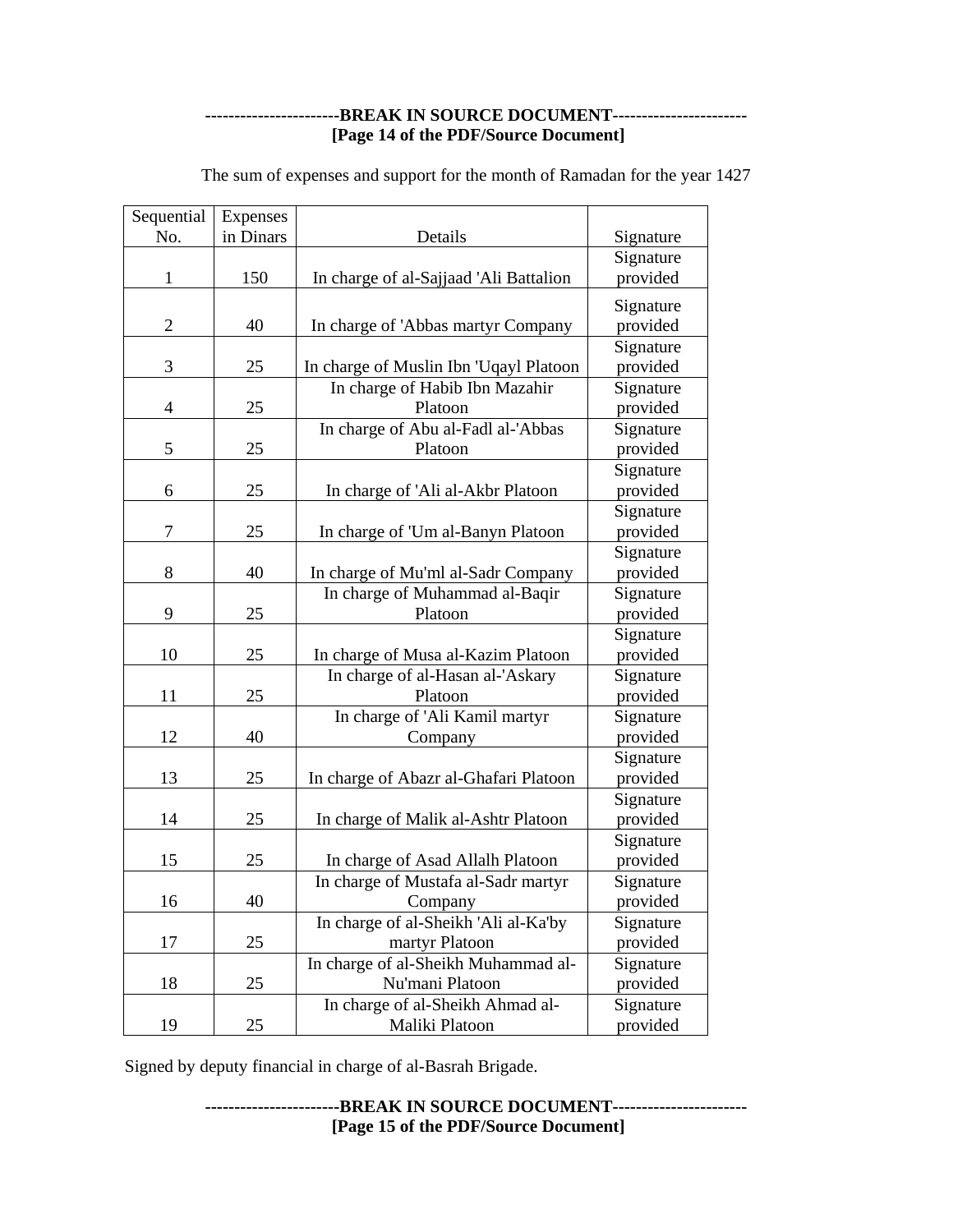| Sequential     | Expenses  |                                      |           |
|----------------|-----------|--------------------------------------|-----------|
| No.            | in Dinars | Details                              | Signature |
|                |           | In charge of al-Baqir Muhammad       | Signature |
| 1              | 150       | <b>Battalion</b>                     | provided  |
|                |           |                                      | Signature |
| $\overline{c}$ | 40        | In charge of al-Zahra' Company       | provided  |
|                |           | In charge of Hamid Khudr martyr      | Signature |
| 3              | 25        | Platoon                              | provided  |
|                |           | In charge of Khamsah Mayl [in        | Signature |
| 4              | 25        | Arabic means five miles] Platoon     | provided  |
|                |           | In charge of Hay al-Muthalath [in    |           |
|                |           | Arabic means triangle neighborhood]  | Signature |
| 5              | 25        | Platoon                              | provided  |
|                |           | In charge of al-Uwm al-Maw'ud [in    |           |
|                |           | Arabic means the promised day]       | Signature |
| 6              | 40        | Company                              | provided  |
|                |           | In charge of al-Canady [in Arabic    | Signature |
| 7              | 25        | means Canadian] Platoon              | provided  |
|                |           |                                      | Signature |
| 8              | 25        | In charge of al-'Ablah Platoon       | provided  |
|                |           | In charge of Khamsah Mayl [in        | Signature |
| 9              | 25        | Arabic means five miles] Platoon     | provided  |
|                |           |                                      | Signature |
| 10             | 40        | In charge of Abu Talib Company       | provided  |
|                |           |                                      | Signature |
| 11             | 25        | In charge of al-Sabryn Platoon       | provided  |
|                |           |                                      | Signature |
| 12             | 25        | In charge of al-Sadiqyn Platoon      | provided  |
|                |           | In charge of Ahmad Harun martyr      | Signature |
| 13             | 40        | Company                              | provided  |
|                |           | In charge of Sabah 'Abd Shanyn       | Signature |
| 14             | 25        | martyr Platoon                       | provided  |
|                |           | In charge of Malik al-Majjdy martyr  | Signature |
| 15             | 25        | <b>Platoon</b>                       | provided  |
|                |           | In charge of Hasan al-Nasrawi martyr | Signature |
| 16             | 25        | Platoon                              | provided  |
|                |           | In charge of Muhammad al-Baqir       | Signature |
| 17             | 40        | Company                              | provided  |
|                |           |                                      | Signature |
| 18             | 25        | In charge of al-Kazizah Platoon      | provided  |
|                |           | In charge of al-Canady [in Arabic    | Signature |
| 19             | 25        | means Canadian] Platoon              | provided  |

The sum of expenses and support for the month of Ramadan for the year 1427

Signed by deputy financial in charge of al-Basrah Brigade.

**-----------------------BREAK IN SOURCE DOCUMENT----------------------- [Page 16 of the PDF/Source Document]**